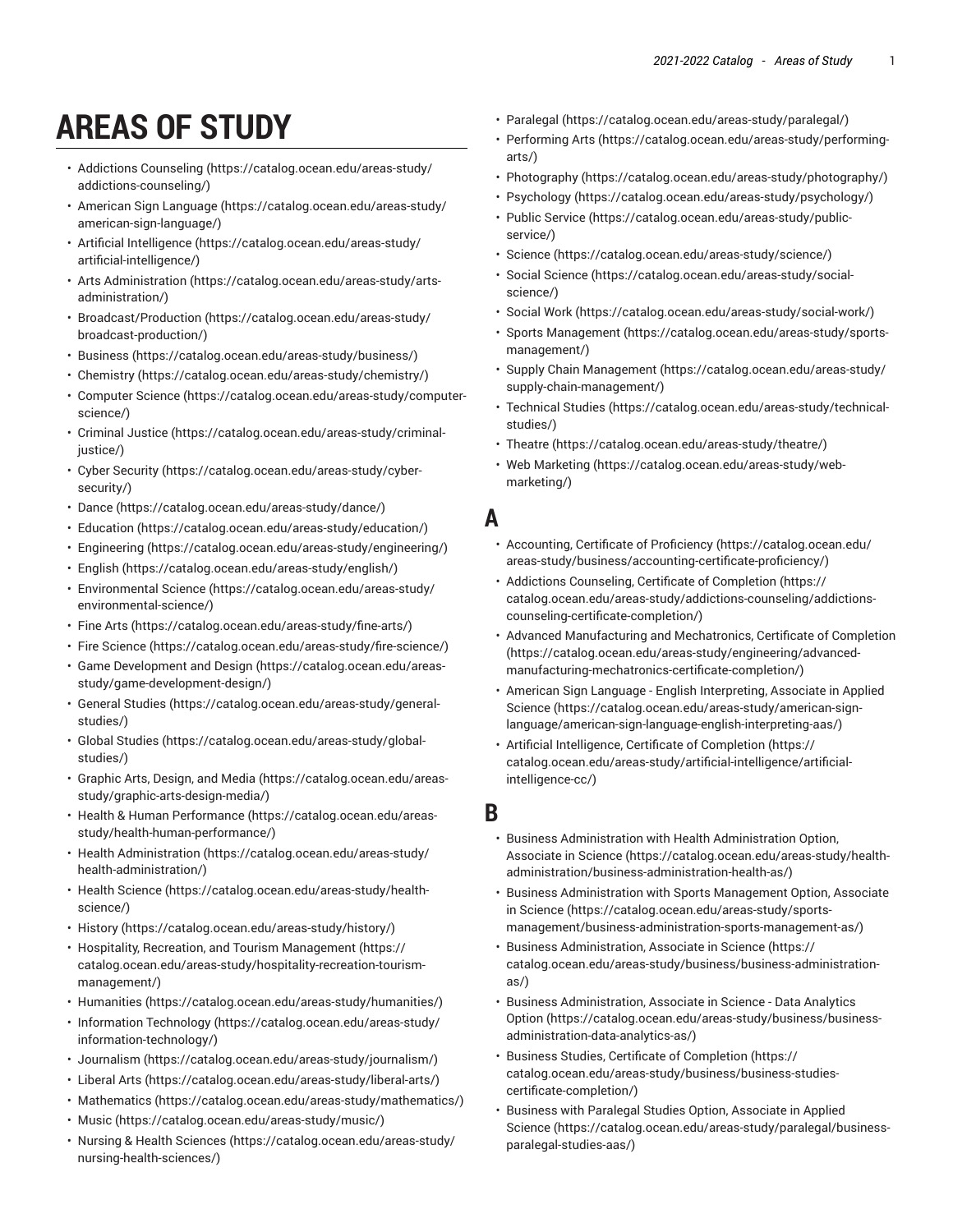• [Business, Associate in Applied Science](https://catalog.ocean.edu/areas-study/business/business-aas/) ([https://catalog.ocean.edu/](https://catalog.ocean.edu/areas-study/business/business-aas/) [areas-study/business/business-aas/\)](https://catalog.ocean.edu/areas-study/business/business-aas/)

#### **C**

- [Chemistry,](https://catalog.ocean.edu/areas-study/chemistry/) Associate in Science ([https://catalog.ocean.edu/areas](https://catalog.ocean.edu/areas-study/chemistry/)[study/chemistry/](https://catalog.ocean.edu/areas-study/chemistry/))
- [Computer Science with Cyber-Information Security Option, Associate](https://catalog.ocean.edu/areas-study/cyber-security/computer-science-cyber-information-security-as/) [in Science](https://catalog.ocean.edu/areas-study/cyber-security/computer-science-cyber-information-security-as/) ([https://catalog.ocean.edu/areas-study/cyber-security/](https://catalog.ocean.edu/areas-study/cyber-security/computer-science-cyber-information-security-as/) [computer-science-cyber-information-security-as/](https://catalog.ocean.edu/areas-study/cyber-security/computer-science-cyber-information-security-as/))
- Computer Science with Game [Development](https://catalog.ocean.edu/areas-study/game-development-design/computer-science-game-development-design-as/) & Design Option, [Associate in Science \(https://catalog.ocean.edu/areas-study/game](https://catalog.ocean.edu/areas-study/game-development-design/computer-science-game-development-design-as/)[development-design/computer-science-game-development-design](https://catalog.ocean.edu/areas-study/game-development-design/computer-science-game-development-design-as/)[as/\)](https://catalog.ocean.edu/areas-study/game-development-design/computer-science-game-development-design-as/)
- Computer Science with [Information](https://catalog.ocean.edu/areas-study/information-technology/computer-science-information-technology-as/) Technology Option, Associate [in Science](https://catalog.ocean.edu/areas-study/information-technology/computer-science-information-technology-as/) ([https://catalog.ocean.edu/areas-study/information](https://catalog.ocean.edu/areas-study/information-technology/computer-science-information-technology-as/)[technology/computer-science-information-technology-as/\)](https://catalog.ocean.edu/areas-study/information-technology/computer-science-information-technology-as/)
- [Computer Science, Associate in Science](https://catalog.ocean.edu/areas-study/computer-science/computer-science-as/) ([https://catalog.ocean.edu/](https://catalog.ocean.edu/areas-study/computer-science/computer-science-as/) [areas-study/computer-science/computer-science-as/\)](https://catalog.ocean.edu/areas-study/computer-science/computer-science-as/)
- Computer [Science/Information](https://catalog.ocean.edu/areas-study/information-technology/computer-science-information-technology-aas/) Technology, Associate in Applied [Science](https://catalog.ocean.edu/areas-study/information-technology/computer-science-information-technology-aas/) [\(https://catalog.ocean.edu/areas-study/information](https://catalog.ocean.edu/areas-study/information-technology/computer-science-information-technology-aas/)[technology/computer-science-information-technology-aas/](https://catalog.ocean.edu/areas-study/information-technology/computer-science-information-technology-aas/))
- Computer [Science/Information](https://catalog.ocean.edu/areas-study/artificial-intelligence/artificial-intelligence-aas/) Technology, Associate in Applied Science - Artificial [Intelligence](https://catalog.ocean.edu/areas-study/artificial-intelligence/artificial-intelligence-aas/) Option [\(https://catalog.ocean.edu/](https://catalog.ocean.edu/areas-study/artificial-intelligence/artificial-intelligence-aas/) [areas-study/artificial-intelligence/artificial-intelligence-aas/](https://catalog.ocean.edu/areas-study/artificial-intelligence/artificial-intelligence-aas/))
- [Criminal Justice, Associate in Science](https://catalog.ocean.edu/areas-study/criminal-justice/criminal-justice-as/) ([https://catalog.ocean.edu/](https://catalog.ocean.edu/areas-study/criminal-justice/criminal-justice-as/) [areas-study/criminal-justice/criminal-justice-as/](https://catalog.ocean.edu/areas-study/criminal-justice/criminal-justice-as/))
- [Cybersecurity,](https://catalog.ocean.edu/areas-study/cyber-security/cyber-cc/) Certificate of Completion [\(https://catalog.ocean.edu/](https://catalog.ocean.edu/areas-study/cyber-security/cyber-cc/) [areas-study/cyber-security/cyber-cc/](https://catalog.ocean.edu/areas-study/cyber-security/cyber-cc/))

## **D**

- Data Analytics, Certificate of [Completion](https://catalog.ocean.edu/areas-study/business/data-analytics-certificate-completion/) ([https://catalog.ocean.edu/](https://catalog.ocean.edu/areas-study/business/data-analytics-certificate-completion/) [areas-study/business/data-analytics-certificate-completion/](https://catalog.ocean.edu/areas-study/business/data-analytics-certificate-completion/))
- Digital Mass Media with [Broadcast/Production](https://catalog.ocean.edu/areas-study/broadcast-production/digital-mass-media-broadcast-production-aa/) Option, Associate in [Arts](https://catalog.ocean.edu/areas-study/broadcast-production/digital-mass-media-broadcast-production-aa/) ([https://catalog.ocean.edu/areas-study/broadcast-production/](https://catalog.ocean.edu/areas-study/broadcast-production/digital-mass-media-broadcast-production-aa/) [digital-mass-media-broadcast-production-aa/](https://catalog.ocean.edu/areas-study/broadcast-production/digital-mass-media-broadcast-production-aa/))
- Digital Mass Media with [Journalism](https://catalog.ocean.edu/areas-study/journalism/digital-mass-media-journalism-aa/) Option, Associate in Arts ([https://catalog.ocean.edu/areas-study/journalism/digital-mass](https://catalog.ocean.edu/areas-study/journalism/digital-mass-media-journalism-aa/)[media-journalism-aa/\)](https://catalog.ocean.edu/areas-study/journalism/digital-mass-media-journalism-aa/)

### **E**

- [Engineering, Associate in Science \(https://catalog.ocean.edu/areas](https://catalog.ocean.edu/areas-study/engineering/engineering-as/)[study/engineering/engineering-as/](https://catalog.ocean.edu/areas-study/engineering/engineering-as/))
- [Environmental](https://catalog.ocean.edu/areas-study/environmental-science/environmental-studies-as/) Studies, Associate in Science [\(https://](https://catalog.ocean.edu/areas-study/environmental-science/environmental-studies-as/) [catalog.ocean.edu/areas-study/environmental-science/](https://catalog.ocean.edu/areas-study/environmental-science/environmental-studies-as/) [environmental-studies-as/](https://catalog.ocean.edu/areas-study/environmental-science/environmental-studies-as/))
- Exercise Science, Certificate of [Proficiency](https://catalog.ocean.edu/areas-study/health-human-performance/exercise-science-certificate-proficiency/) [\(https://](https://catalog.ocean.edu/areas-study/health-human-performance/exercise-science-certificate-proficiency/) [catalog.ocean.edu/areas-study/health-human-performance/exercise](https://catalog.ocean.edu/areas-study/health-human-performance/exercise-science-certificate-proficiency/)[science-certificate-proficiency/\)](https://catalog.ocean.edu/areas-study/health-human-performance/exercise-science-certificate-proficiency/)

#### **F**

- Financial Market Analysis, Certificate of [Completion](https://catalog.ocean.edu/areas-study/business/financial-market-analysis-certificate-completion/) [\(https://](https://catalog.ocean.edu/areas-study/business/financial-market-analysis-certificate-completion/) [catalog.ocean.edu/areas-study/business/financial-market-analysis](https://catalog.ocean.edu/areas-study/business/financial-market-analysis-certificate-completion/)[certificate-completion/](https://catalog.ocean.edu/areas-study/business/financial-market-analysis-certificate-completion/))
- Fine Arts, [Associate](https://catalog.ocean.edu/areas-study/fine-arts/fine-arts-aa/) in Arts ([https://catalog.ocean.edu/areas-study/](https://catalog.ocean.edu/areas-study/fine-arts/fine-arts-aa/) [fine-arts/fine-arts-aa/\)](https://catalog.ocean.edu/areas-study/fine-arts/fine-arts-aa/)
- Fire Science, Certificate of [Proficiency \(https://catalog.ocean.edu/](https://catalog.ocean.edu/areas-study/fire-science/fire-science-certificate-proficiency/) [areas-study/fire-science/fire-science-certificate-proficiency/](https://catalog.ocean.edu/areas-study/fire-science/fire-science-certificate-proficiency/))

• Forensic [Accounting,](https://catalog.ocean.edu/areas-study/business/forensic-accounting-certificate-completion/) Certificate of Completion [\(https://](https://catalog.ocean.edu/areas-study/business/forensic-accounting-certificate-completion/) [catalog.ocean.edu/areas-study/business/forensic-accounting](https://catalog.ocean.edu/areas-study/business/forensic-accounting-certificate-completion/)[certificate-completion/](https://catalog.ocean.edu/areas-study/business/forensic-accounting-certificate-completion/))

#### **G**

- [General Studies, Associate in Science Business Concentration](https://catalog.ocean.edu/areas-study/general-studies/general-studies-as-business-concentration/) [\(https://catalog.ocean.edu/areas-study/general-studies/general](https://catalog.ocean.edu/areas-study/general-studies/general-studies-as-business-concentration/)[studies-as-business-concentration/\)](https://catalog.ocean.edu/areas-study/general-studies/general-studies-as-business-concentration/)
- [General Studies, Associate in Science Computer Studies](https://catalog.ocean.edu/areas-study/general-studies/general-studies-as-computer-concentration/) [Concentration](https://catalog.ocean.edu/areas-study/general-studies/general-studies-as-computer-concentration/) ([https://catalog.ocean.edu/areas-study/general](https://catalog.ocean.edu/areas-study/general-studies/general-studies-as-computer-concentration/)[studies/general-studies-as-computer-concentration/\)](https://catalog.ocean.edu/areas-study/general-studies/general-studies-as-computer-concentration/)
- [General Studies, Associate in Science Health and Physical](https://catalog.ocean.edu/areas-study/general-studies/general-studies-as-health-physical-education-concentration/) Education [Concentration](https://catalog.ocean.edu/areas-study/general-studies/general-studies-as-health-physical-education-concentration/) [\(https://catalog.ocean.edu/areas-study/](https://catalog.ocean.edu/areas-study/general-studies/general-studies-as-health-physical-education-concentration/) [general-studies/general-studies-as-health-physical-education](https://catalog.ocean.edu/areas-study/general-studies/general-studies-as-health-physical-education-concentration/)[concentration/\)](https://catalog.ocean.edu/areas-study/general-studies/general-studies-as-health-physical-education-concentration/)
- [General Studies, Associate in Science Humanities Concentration](https://catalog.ocean.edu/areas-study/general-studies/general-studies-as-humanities-concentration/) [\(https://catalog.ocean.edu/areas-study/general-studies/general](https://catalog.ocean.edu/areas-study/general-studies/general-studies-as-humanities-concentration/)[studies-as-humanities-concentration/\)](https://catalog.ocean.edu/areas-study/general-studies/general-studies-as-humanities-concentration/)
- [General Studies, Associate in Science Mathematics Concentration](https://catalog.ocean.edu/areas-study/general-studies/general-studies-as-mathematics-concentration/) [\(https://catalog.ocean.edu/areas-study/general-studies/general](https://catalog.ocean.edu/areas-study/general-studies/general-studies-as-mathematics-concentration/)[studies-as-mathematics-concentration/\)](https://catalog.ocean.edu/areas-study/general-studies/general-studies-as-mathematics-concentration/)
- [General Studies, Associate in Science Science Concentration](https://catalog.ocean.edu/areas-study/general-studies/general-studies-as-science-concentration/) [\(https://catalog.ocean.edu/areas-study/general-studies/general](https://catalog.ocean.edu/areas-study/general-studies/general-studies-as-science-concentration/)[studies-as-science-concentration/](https://catalog.ocean.edu/areas-study/general-studies/general-studies-as-science-concentration/))
- [General Studies, Associate in Science Social Science Concentration](https://catalog.ocean.edu/areas-study/general-studies/general-studies-as-social-science-concentration/) [\(https://catalog.ocean.edu/areas-study/general-studies/general](https://catalog.ocean.edu/areas-study/general-studies/general-studies-as-social-science-concentration/)[studies-as-social-science-concentration/\)](https://catalog.ocean.edu/areas-study/general-studies/general-studies-as-social-science-concentration/)
- Global Studies, [Associate](https://catalog.ocean.edu/areas-study/global-studies/global-studies-aa/) in Arts ([https://catalog.ocean.edu/areas](https://catalog.ocean.edu/areas-study/global-studies/global-studies-aa/)[study/global-studies/global-studies-aa/\)](https://catalog.ocean.edu/areas-study/global-studies/global-studies-aa/)
- Graphic Arts, Design, & Media, [Associate](https://catalog.ocean.edu/areas-study/graphic-arts-design-media/graphic-arts-design-media-as/) in Science [\(https://](https://catalog.ocean.edu/areas-study/graphic-arts-design-media/graphic-arts-design-media-as/) [catalog.ocean.edu/areas-study/graphic-arts-design-media/graphic](https://catalog.ocean.edu/areas-study/graphic-arts-design-media/graphic-arts-design-media-as/)[arts-design-media-as/](https://catalog.ocean.edu/areas-study/graphic-arts-design-media/graphic-arts-design-media-as/))

#### **H**

**I**

- [Health Science, Associate in Applied Science \(https://](https://catalog.ocean.edu/areas-study/health-science/) [catalog.ocean.edu/areas-study/health-science/](https://catalog.ocean.edu/areas-study/health-science/))
- Holistic Health & Wellness, Certificate of [Completion \(https://](https://catalog.ocean.edu/areas-study/health-human-performance/holistic-health-wellness-certificate-completion/) [catalog.ocean.edu/areas-study/health-human-performance/holistic](https://catalog.ocean.edu/areas-study/health-human-performance/holistic-health-wellness-certificate-completion/)[health-wellness-certificate-completion/\)](https://catalog.ocean.edu/areas-study/health-human-performance/holistic-health-wellness-certificate-completion/)
- Hospitality, Recreation, and Tourism [Management,](https://catalog.ocean.edu/areas-study/hospitality-recreation-tourism-management/hospitality-recreation-tourism-management-as/) Associate [in Science](https://catalog.ocean.edu/areas-study/hospitality-recreation-tourism-management/hospitality-recreation-tourism-management-as/) [\(https://catalog.ocean.edu/areas-study/hospitality](https://catalog.ocean.edu/areas-study/hospitality-recreation-tourism-management/hospitality-recreation-tourism-management-as/)[recreation-tourism-management/hospitality-recreation-tourism](https://catalog.ocean.edu/areas-study/hospitality-recreation-tourism-management/hospitality-recreation-tourism-management-as/)[management-as/](https://catalog.ocean.edu/areas-study/hospitality-recreation-tourism-management/hospitality-recreation-tourism-management-as/))
- Industrial [Hygiene/Hazardous](https://catalog.ocean.edu/areas-study/environmental-science/industrial-hygiene-cc/) Materials Management, Certificate of [Completion \(https://catalog.ocean.edu/areas-study/environmental](https://catalog.ocean.edu/areas-study/environmental-science/industrial-hygiene-cc/)[science/industrial-hygiene-cc/](https://catalog.ocean.edu/areas-study/environmental-science/industrial-hygiene-cc/))
- Information [Technology,](https://catalog.ocean.edu/areas-study/information-technology/information-technology-certificate-completion/) Certificate of Completion ([https://](https://catalog.ocean.edu/areas-study/information-technology/information-technology-certificate-completion/) [catalog.ocean.edu/areas-study/information-technology/information](https://catalog.ocean.edu/areas-study/information-technology/information-technology-certificate-completion/)[technology-certificate-completion/\)](https://catalog.ocean.edu/areas-study/information-technology/information-technology-certificate-completion/)
- Information [Technology,](https://catalog.ocean.edu/areas-study/information-technology/information-technology-certificate-proficiency/) Certificate of Proficiency ([https://](https://catalog.ocean.edu/areas-study/information-technology/information-technology-certificate-proficiency/) [catalog.ocean.edu/areas-study/information-technology/information](https://catalog.ocean.edu/areas-study/information-technology/information-technology-certificate-proficiency/)[technology-certificate-proficiency/\)](https://catalog.ocean.edu/areas-study/information-technology/information-technology-certificate-proficiency/)